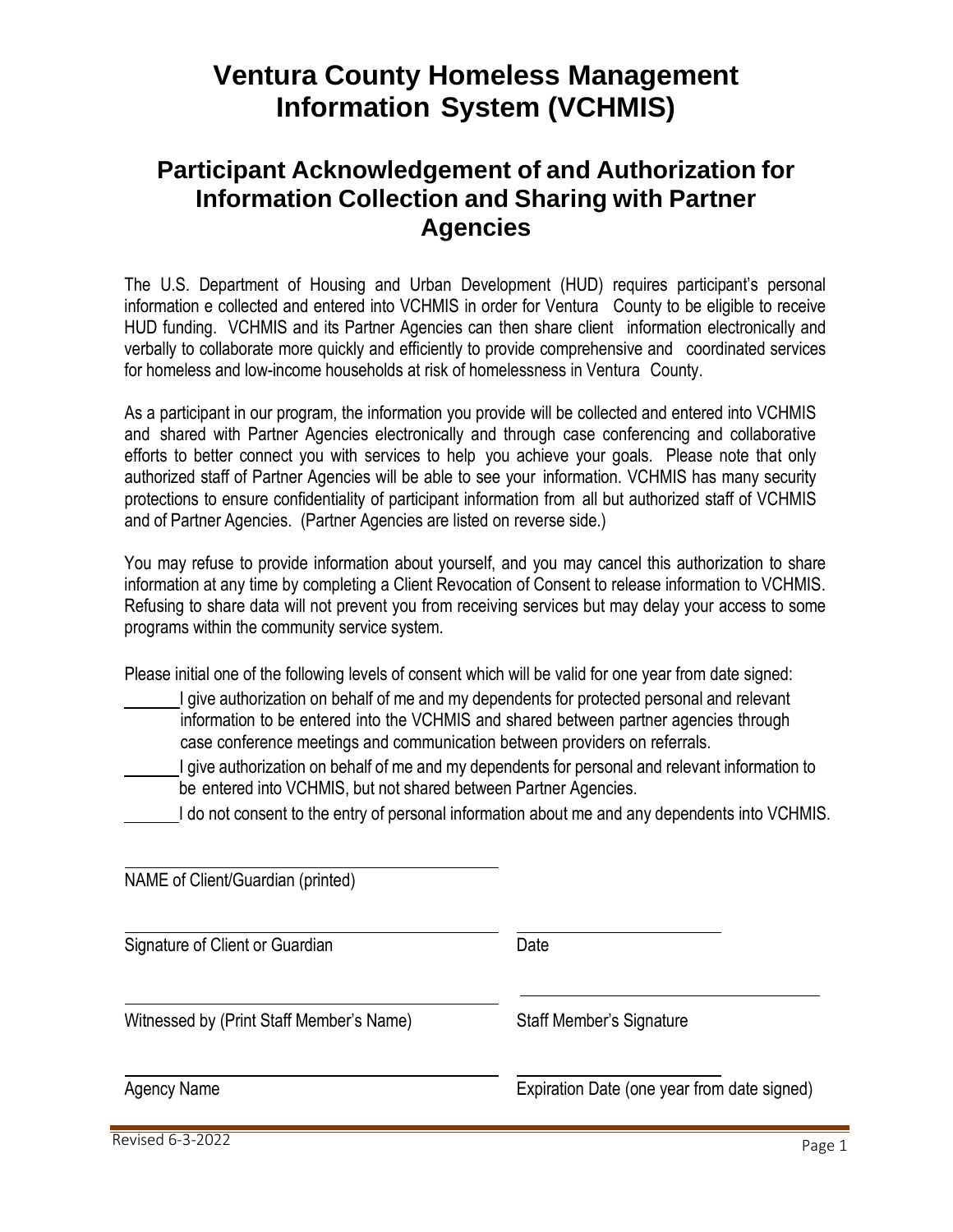## VCHMIS Participating Agencies

- City of Oxnard Housing Authority
- City of Ventura- City Proactive Outreach Program
- Community Action of Ventura County
- County of Ventura Health Care Agency, Behavioral Health PATH/ R.I.S.E.
- County of Ventura Health Care Agency, Behavioral Health Adult Clinics
- County of Ventura Health Care Agency, One Stop/Whole Person Care/Hospital Case Management
- County of Ventura Human Services Agency, Homeless Services
- County of Ventura Human Services Agency, VCHMIS
- County of Ventura Human Services Agency, RAIN Transitional Living Center
- Downtown Ventura Partners- City Proactive Outreach Program
- Federal Emergency Management Agency
- Gold Coast Veterans Foundation
- Harbor House
- Housing Authority of the City of San Buenaventura
- Help of Ojai
- Independent Living Resource Center
- Interface Children and Family Services 2-1-1
- Interface Children and Family Services—Youth and Runaway Shelter Program
- Kingdom Center, Gabriel's House
- Lutheran Social Services
- Many Mansions
- Mercy House
- Pacific Clinics TAY Tunnel
- National Health Foundation
- Project Understanding
- Samaritan Center
- The Salvation Army Southern California Division, Ventura Social Services
- The Salvation Army Southern California Division, Supportive Services for Veterans Families
- Shelter Care Resources
- The Spirit of Santa Paula
- Turning Point Foundation
- United Way of Ventura County
- Ventura County Area Agency on Aging
- Ventura County Continuum of Care